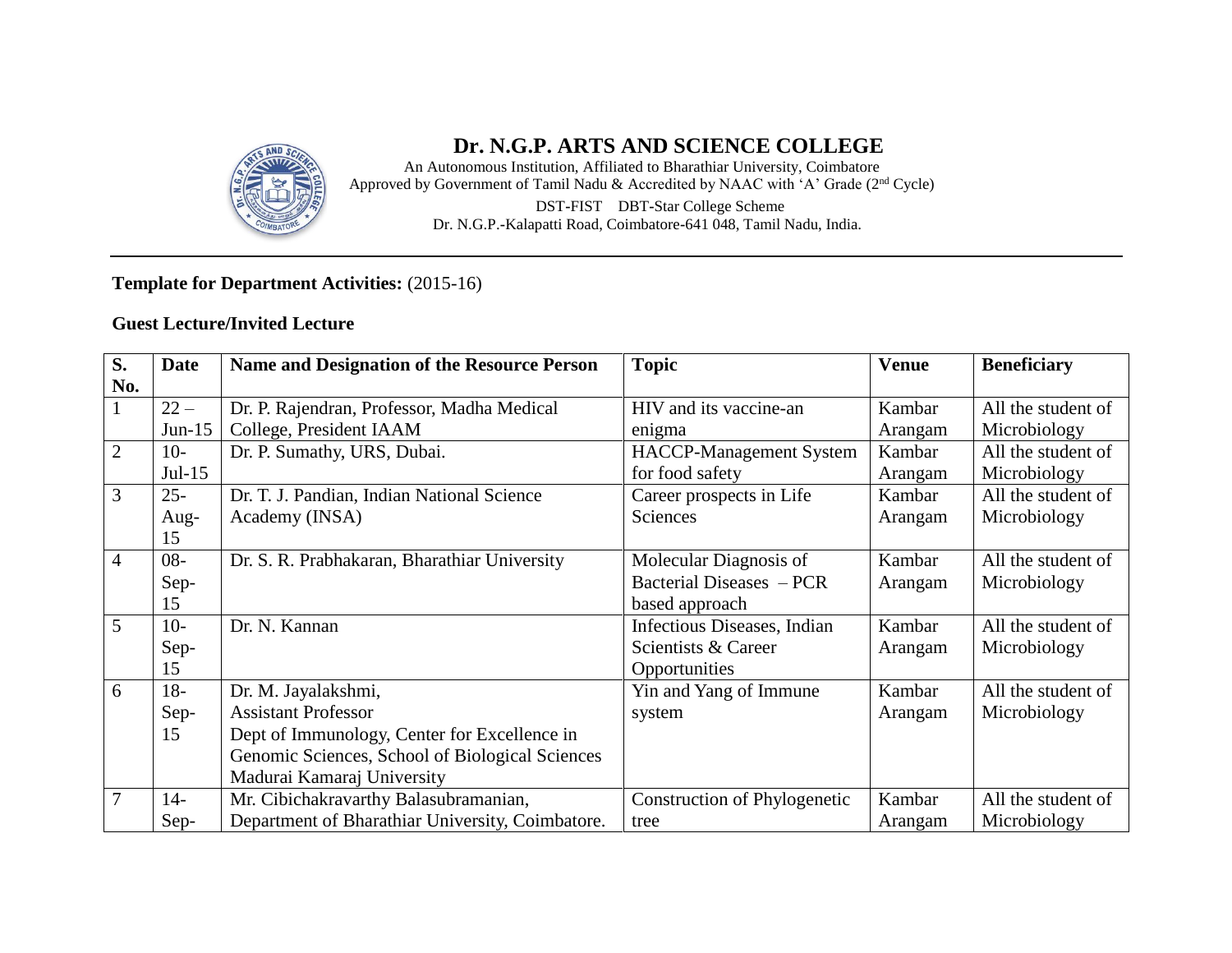|    | 15     |                                                  |                                |         |                    |
|----|--------|--------------------------------------------------|--------------------------------|---------|--------------------|
| 8  | $15 -$ | Dr. Wilson Aruni, Professor, Loma Linda          | Human Microbiome and role      | Kambar  | All the student of |
|    | Dec-   | University, USA                                  | of synthetic Biology in        | Arangam | Microbiology       |
|    | 15     |                                                  | <b>Disease Prevention</b>      |         |                    |
|    | $15 -$ | Dr. Asha Venkatesh, Chief Microbiologist, V. G.  | Drug resistance in             | Kambar  | All the student of |
|    | Dec-   | Rao Hospitals, Coimbatore                        | Mycobacterium tuberculosis     | Arangam | Microbiology       |
|    | 15     |                                                  |                                |         |                    |
| 10 | $19-$  | Dr. S. Joseph Christian Daniel, M.Sc., M.Phil.,  | <b>Emerging and Reemerging</b> | Kambar  | All the student of |
|    | Jan-16 | Ph.D., Head, Department of Microbiology, St      | Viral Infections               | Arangam | Microbiology       |
|    |        | Joseph's College of Arts and Science, Cuddalore. |                                |         |                    |

#### **Extension Activities**

| d.<br>No. | <b>Date</b>     | <b>Nature of the extension</b>                                           | <b>Place</b>                             | <b>Students involved</b>    |
|-----------|-----------------|--------------------------------------------------------------------------|------------------------------------------|-----------------------------|
|           | $03-Sep-$       | Awareness camp on "Hygienic Practices among School<br>Children           | The NGP School                           | Students of<br>Microbiology |
|           | $03-Sep-$<br>15 | Distribution of Nilavembu kudineer for students and all<br>staff members | Dr. N. G. P. Arts and Science<br>College | Students of<br>Microbiology |

## **Research Funding**

| S.<br>No. | Name of the<br><b>Faculty</b> | Name of the project / scheme                                                                                                                                                                          | <b>Sanction No.</b><br>and Date       | <b>Funding body</b> | <b>Amount</b>                |
|-----------|-------------------------------|-------------------------------------------------------------------------------------------------------------------------------------------------------------------------------------------------------|---------------------------------------|---------------------|------------------------------|
|           | Dr.D.Geetha<br>ramani         | Utilization of microalgae from Noyyal river basin,<br>Coimbatore for $CO2$ sequestration, hydrocarbon production,<br>effluent treatment and for the production of<br>commercially important products. | Aug $-12$ to<br>Aug- $15$<br>(3Years) | <b>DST</b>          | $\mathbf{R}$ s<br>32,95,102/ |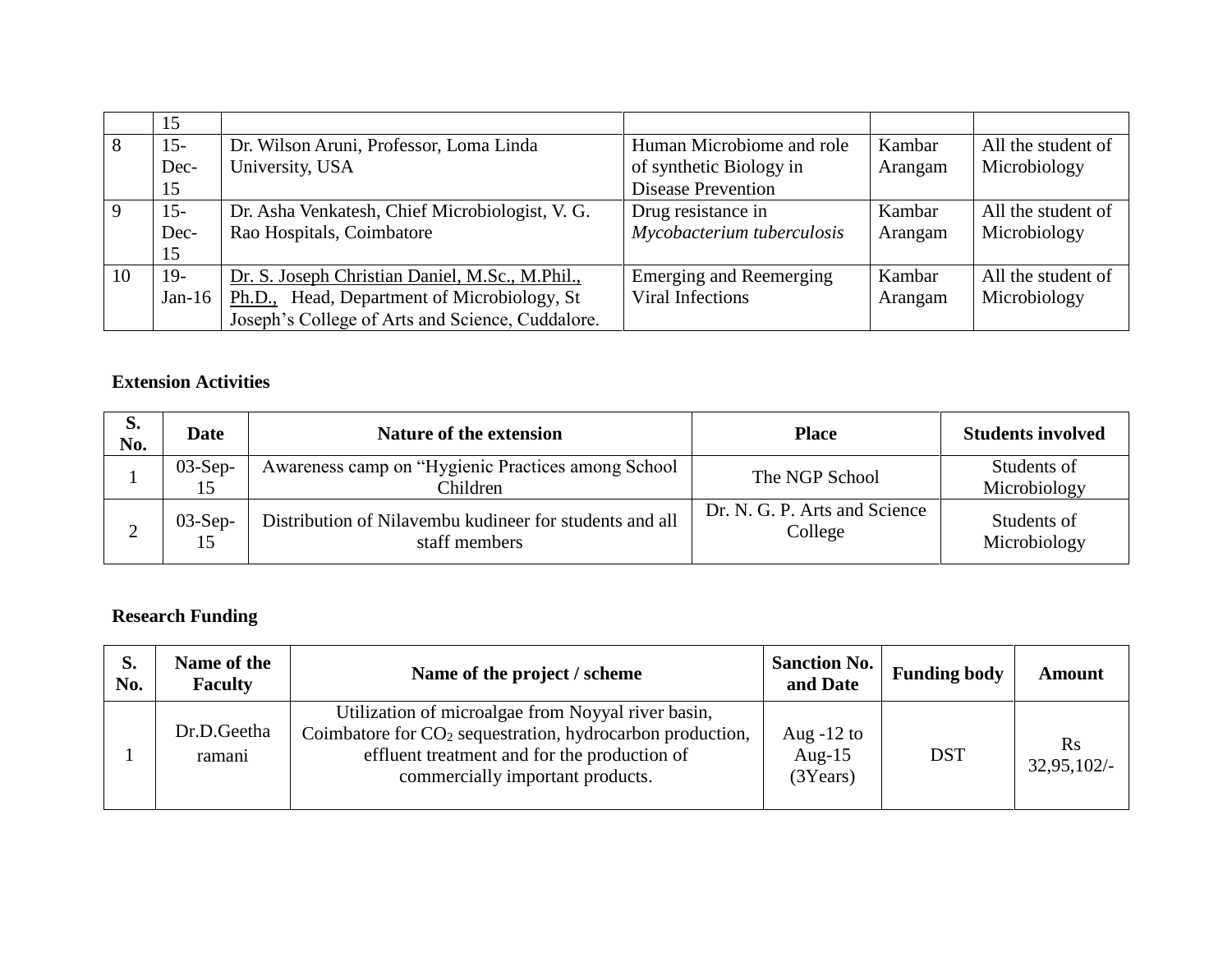|  | Mr. S. Senthil<br>Prabhu | Screening of Biologically active secondary metabolites<br>producing Lichens from Selected parts of western Ghats | 2013-2015 | $UGC - Minor$<br>Research<br>Project | $Rs. 90,000/$ - |
|--|--------------------------|------------------------------------------------------------------------------------------------------------------|-----------|--------------------------------------|-----------------|
|--|--------------------------|------------------------------------------------------------------------------------------------------------------|-----------|--------------------------------------|-----------------|

# **Staff / Student Consultancy**

| S. No | Name of the staff                        | <b>Area of Consultancy</b>                 | <b>Place where Consultancy was</b><br>offered                    | Period | <b>Amount</b> | No. of trainee |
|-------|------------------------------------------|--------------------------------------------|------------------------------------------------------------------|--------|---------------|----------------|
|       | Dr.J. Rengaramanujam<br>Mr.E. Kumaran    | Fundamental<br>Training in<br>Microbiology | III B.Sc., Zoology,<br>P.S.G.R.Krishnammal College for<br>Women. | 2016   | $Rs.18,500/-$ | 37             |
| 2     | Dr. Nisha Jayasankar<br>Dr.N. Vijayarani | Fundamental<br>Training in<br>Microbiology | II B.Sc., Zoology,<br>P.S.G.R.Krishnammal College for<br>Women.  | 2016   | Rs.19,000/-   | 38             |

# **Students Participation**

| p.<br>No. | <b>Date</b>      | Name of the<br><b>Students</b> | Event                                                   | College | <b>Inter Collegiate / Inter</b><br><b>Departmental</b> | <b>Prizes won</b> |
|-----------|------------------|--------------------------------|---------------------------------------------------------|---------|--------------------------------------------------------|-------------------|
|           | $26 -$<br>Jan-16 | Ms. Saranya Sri                | Participated in the Republic<br>Day parade at New Delhi | $- -$   | $- -$                                                  | $- -$             |